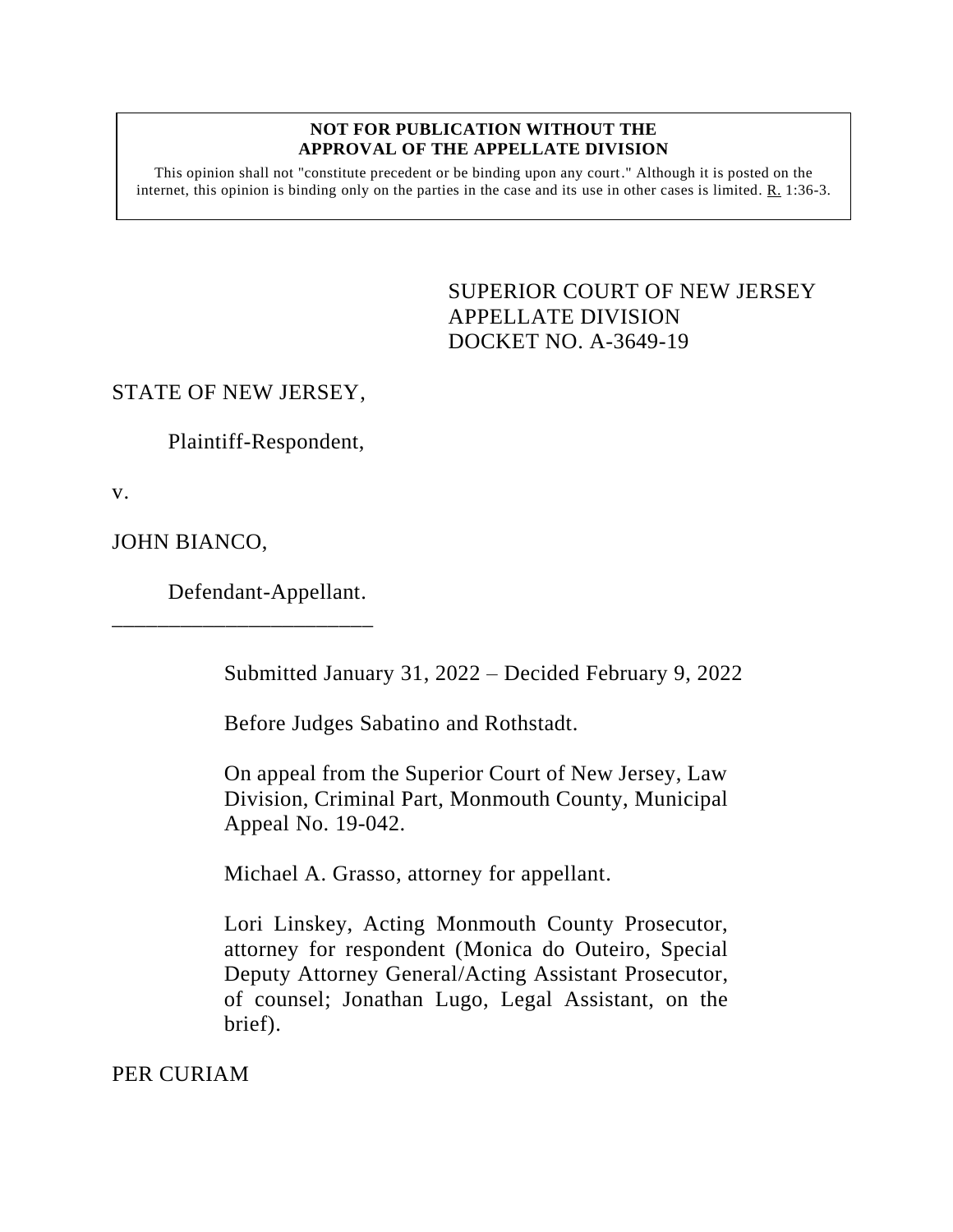Defendant John Bianco appeals the Law Division's April 24, 2020 order upholding, on de novo review, the municipal court's judgment convicting him of driving while intoxicated ("DWI"), N.J.S.A. 39:4-50(a). The issues on appeal solely concern whether defendant "operated" his car while intoxicated within the meaning of the DWI statute.

The sole witness who testified at the municipal trial was Howell Township Police Officer Kyle Bush, who the municipal judge found "very credible." According to Officer Bush, he observed defendant's BMW parked at a closed gas station at about 12:55 a.m. on June 23, 2018. The car's engine was running, and its headlights and taillights were on. Defendant was in the driver's seat, asleep and hunched over the steering wheel. No one else was in the car. There were no open containers of alcohol seen inside.

The officer aroused defendant and they conversed. During this conversation, the officer smelled the odor of alcohol coming from defendant's breath. Defendant admitted to the officer he had been at a golf outing at a country club in Monmouth County, where he drank several scotches. Defendant said he was from New York and had reserved a hotel room in East Windsor. Although defendant's exact words are disputed, the officer testified that defendant said he had stopped to get some rest and had planned to resume

2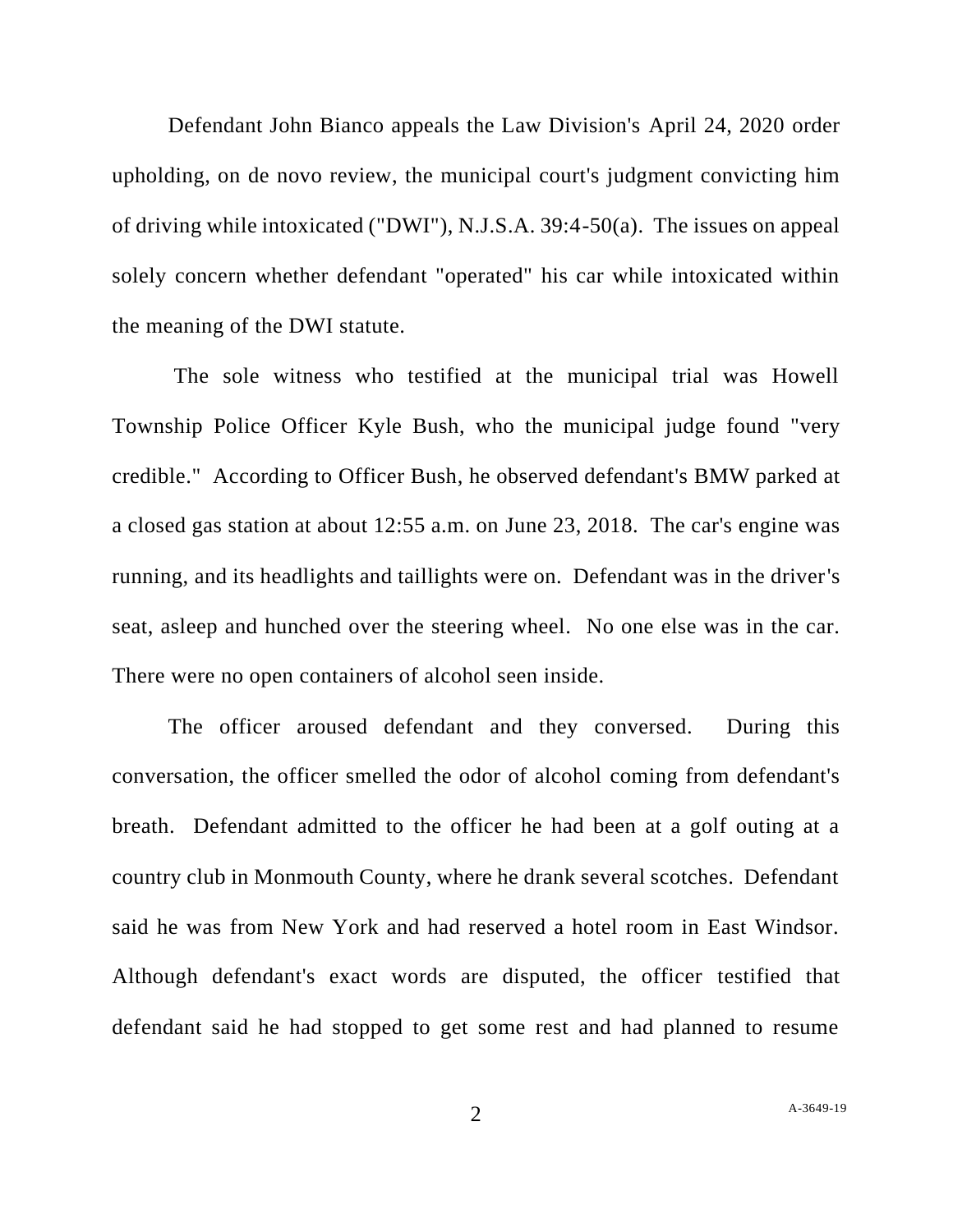driving at some unspecified time to the East Windsor hotel. The officer administered field sobriety tests, which defendant did not pass, and the officer arrested him for DWI.

After considering the officer's testimony and watching a video of the motor vehicle stop, the municipal judge issued an oral opinion on November 25, 2019, concluding defendant had been "operating" the vehicle within the meaning of the DWI statute.

Defendant then entered a conditional guilty plea to the DWI offense, preserving his right to appeal the "operation" ruling. The companion motor vehicle summons for reckless driving, N.J.S.A. 39:4-96, was dismissed by mutual consent.

The municipal judge imposed a three-month license suspension in New Jersey, twelve hours in the Intoxicated Driver Resource Center, and various fines and penalties. The municipal judge stayed the sentence pending appeal.

On de novo review in the Law Division, and after hearing oral argument, Judge Marc Lemieux affirmed the municipal judge's opinion. Judge Lemieux issued a written opinion on April 24, 2020, concluding the State had proven beyond a reasonable doubt that defendant had a present intent to operate the car, based on the facts of the incident. The judge principally relied upon this court's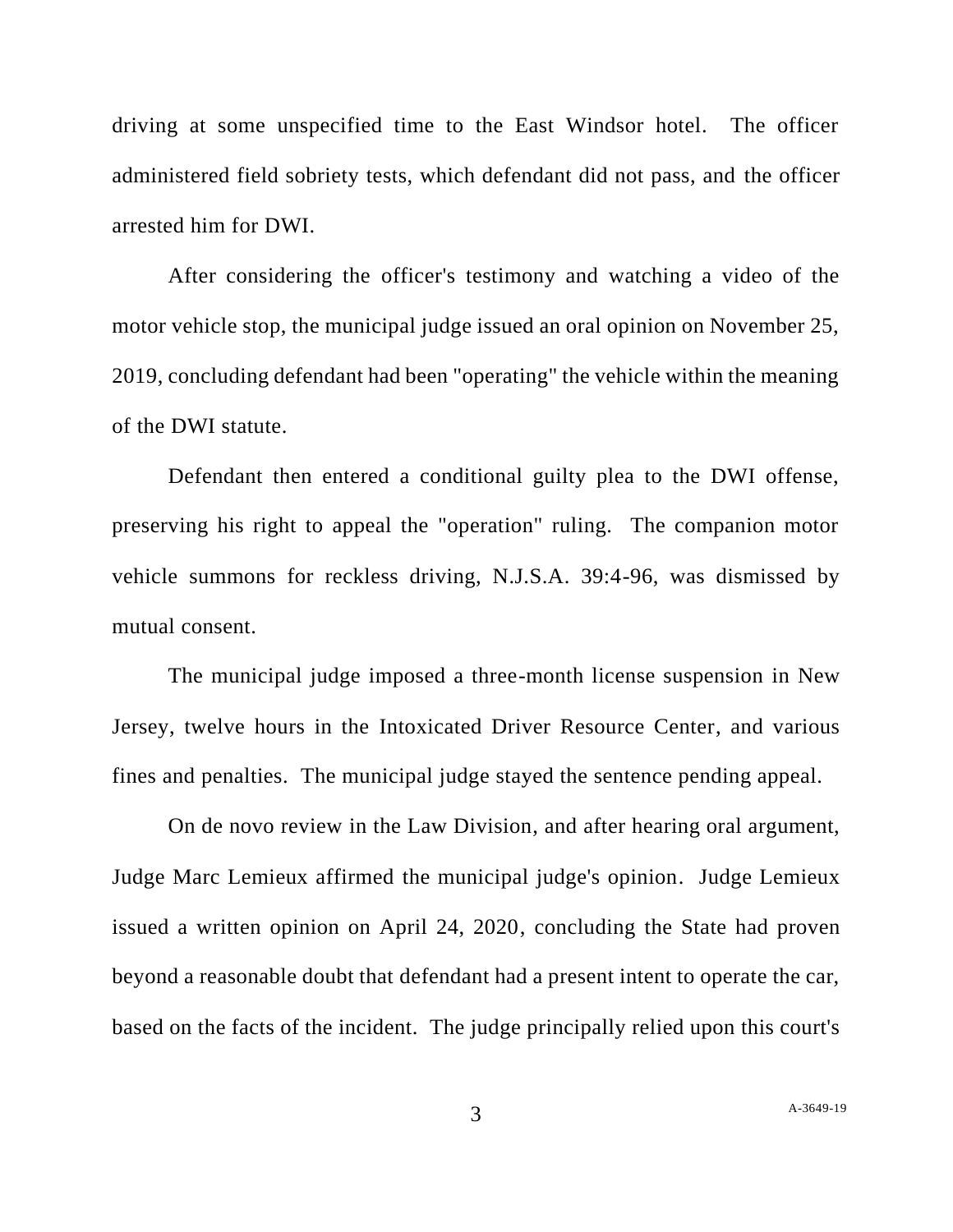recent published opinion in State v. Thompson, 462 N.J. Super. 370 (App. Div.

2020), certif. denied, 246 N.J. 214 (2021), which involved similar facts.

Judge Lemieux denied a further stay of defendant's sentence, and this court did likewise on an emergent application.

On appeal, defendant raises the following points in his brief:

# POINT I

THE STANDARD OF REVIEW FOR A MUNICIPAL TRIAL IS DE NOVO.

# POINT II

THE DWI SHOULD BE DISMISSED BECAUSE THE STATE CANNOT PROVE ACTUAL OPERATION OF THE MOTOR VEHICLE OR ANY PRESENT INTENT TO OPERATE THE MOTOR VEHICLE.

# POINT III

# THE INSTANT MATTER IS DISTINGUISHED FROM THE RECENT APPELLATE DECISION IN STATE V. THOMPSON.

We reject defendant's substantive arguments and affirm the judgment of conviction, substantially for the cogent reasons set forth in Judge Lemieux's written opinion. We briefly add a few words of amplification.

N.J.S.A. 39:4-50(a) provides that a person "who operates a motor vehicle

while under the influence of intoxicating liquor . . . or operates a motor vehicle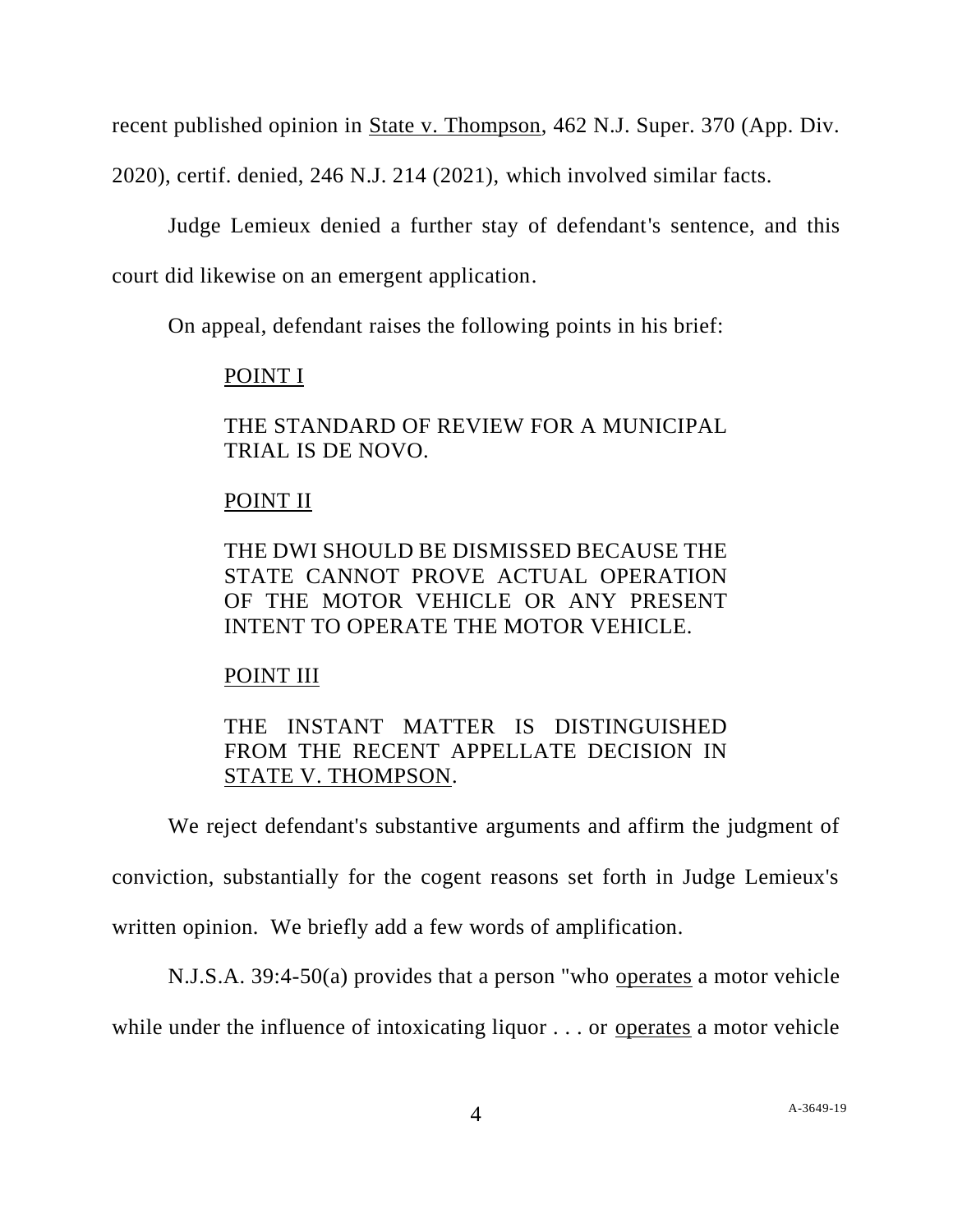with a blood alcohol concentration of 0.08% or more by weight of alcohol in the defendant's blood" is guilty of driving while intoxicated. Ibid. (emphasis added). In Thompson, this court illuminated the meaning of the term "operates" in this DWI context.

The facts in Thompson, as here, involved a defendant who was found by police asleep in the driver's seat of his car, smelling of alcohol, with the car engine running and its lights on. 462 N.J. Super. at 373. We held in Thompson that such behavior and circumstances can support an inference of a defendant's present intent to drive the car and thereby "operate" it. Id. at 374-76. As we noted, "[t]here is no doubt that an intoxicated and sleeping defendant behind the wheel of a motor vehicle with the engine running is operating the vehicle within the meaning of N.J.S.A. 39:4-50(a), even if the vehicle was not observed in motion[.]" Id. at 375. Rather, it is "the possibility of motion" that is relevant and thus, "'operation' may be found from evidence that would reveal 'a defendant's intent to operate a motor vehicle.'" Id. at 374-75 (citing State v. Tischio, 107 N.J. 504, 513 (1987)) (emphasis added). We added that to adopt a contrary interpretation of the term "operate" would frustrate the strong legislative policies to deter and penalize drunk driving. Id. at 375-76.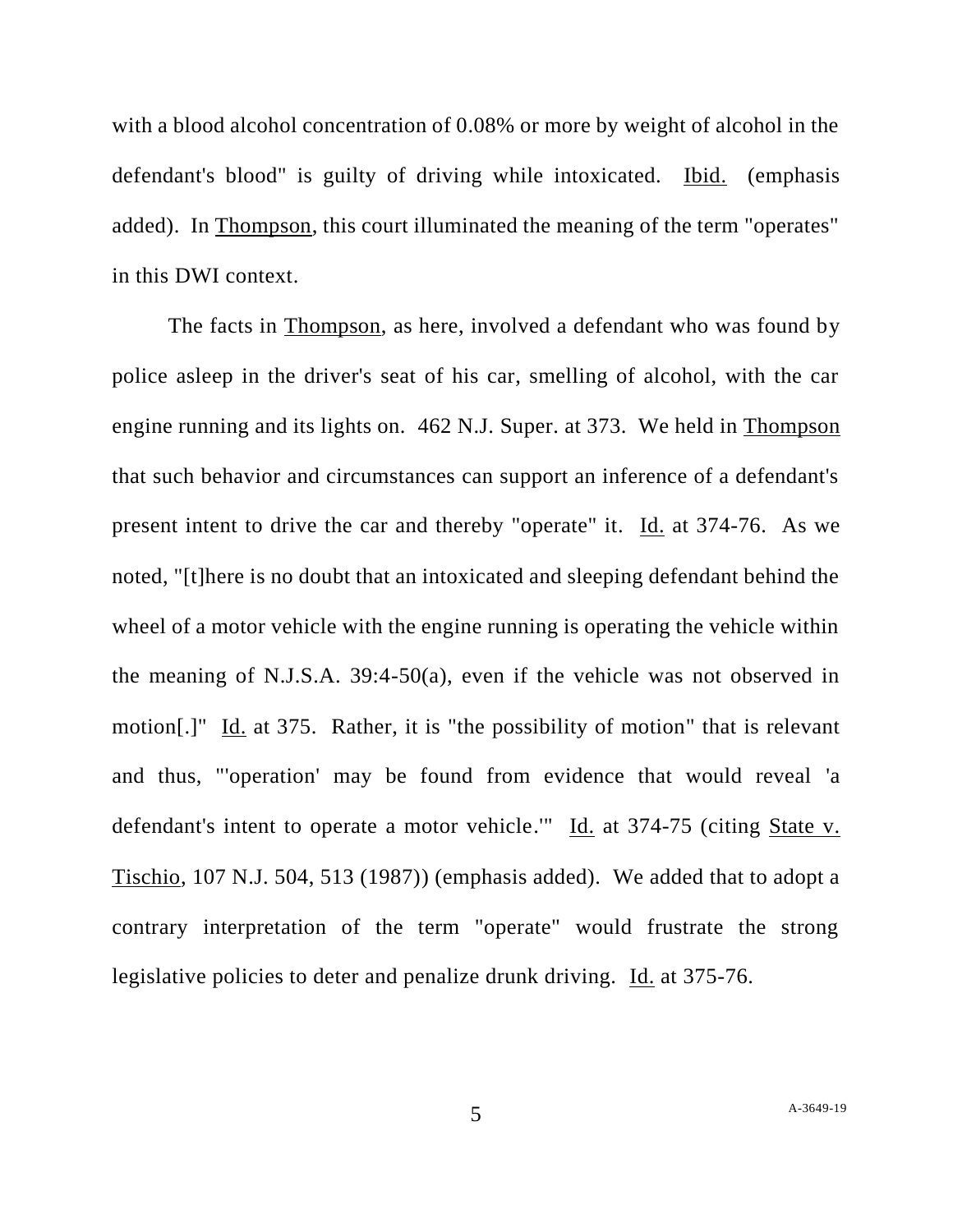Despite defendant's attempts to distinguish the facts in Thompson, we agree with Judge Lemieux that the facts are strikingly similar and that the element of operation has been established here as well. Although defendant did not advise Officer Bush of a specific time that he planned to resume driving to his hotel, there is a reasonable basis in the record for the court to infer that it would occur soon and that he would not remain in the car all night until he became sober. Defendant makes no claim that the car engine was running simply to keep the heater on, and, even if he did, that would not explain why he would need to have his lights illuminated. The evidence was more than ample to sustain the conviction.

Finally, we reject as without merit, defendant's argument that our opinion in Thompson is contrary to previous Supreme Court opinions in DWI cases addressing issues of operation. To the contrary, Thompson is consistent with the legal principles expressed by the Supreme Court as well. See, e.g., State v. Mulcahy, 107 N.J. 467, 477-78, 482 (1987) (construing "operation" and upholding a DWI conviction); State v. Daly, 64 N.J. 122, 125 (1973) (similarly construing "operation" but discerning no intent to operate on the facts presented); State v. Sweeney, 40 N.J. 359, 361 (1963) (likewise construing "operation" and upholding a conviction).

6